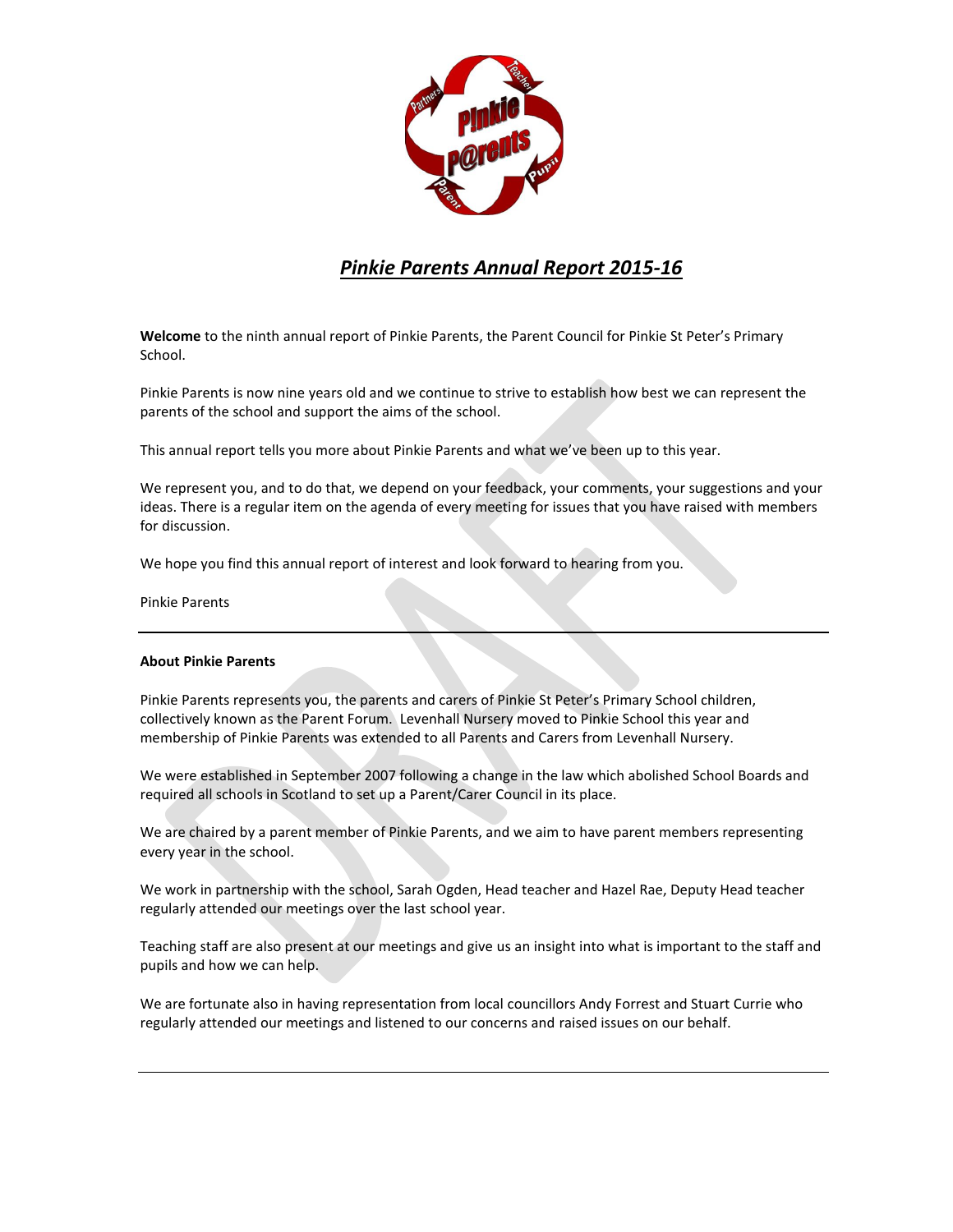

## **Our objectives**

One of our main aims is to identify and represent the views of parents and carers on the education provided by the school and other matters affecting the welfare of all pupils.

Other aims and objectives as stated in our constitution are as follows:

- To work in partnership with the school
- To promote partnership between the school, pupils, all parents of the wider community
- Develop and engage in activities which support the education of and welfare of the pupils
- To promote and encourage the participation of parents in these activities
- To participate in the appointment procedures for Head Teacher and Depute Head Teacher appointments

#### **Review of the year**

Our main achievements this year include:

- Discussing issues of importance to the school including the Curriculum for Excellence, Budgets and school extension
- Involvement in the consultation process for a proposed new second secondary school in Musselburgh
- Providing parent involvement on a range of activities at school events.
- Representing and supporting Head Teacher at meeting with East Lothian Council regarding the parking at front gate resulting in temporary barriers
- Fundraising for the school (separate report)
- We currently have a representative on the Musselburgh Area Partnership. This new body is one of 6 across East Lothian which provides the community of Musselburgh with influence as to how council resources are delivered in Musselburgh to meet the aims and objectives of the East Lothian Council Strategy.
- Continued working with the school management team to develop and maintain communication links with parents and carers focusing on the school website and the use of a Facebook group page and twitter feed.
- Continuing to work with organisers of the Edinburgh Marathon to fundraise at this event and publicise Pinkie Parents. The annual donation from Edinburgh Marathon will continue while the event finishes in Pinkie Playing fields.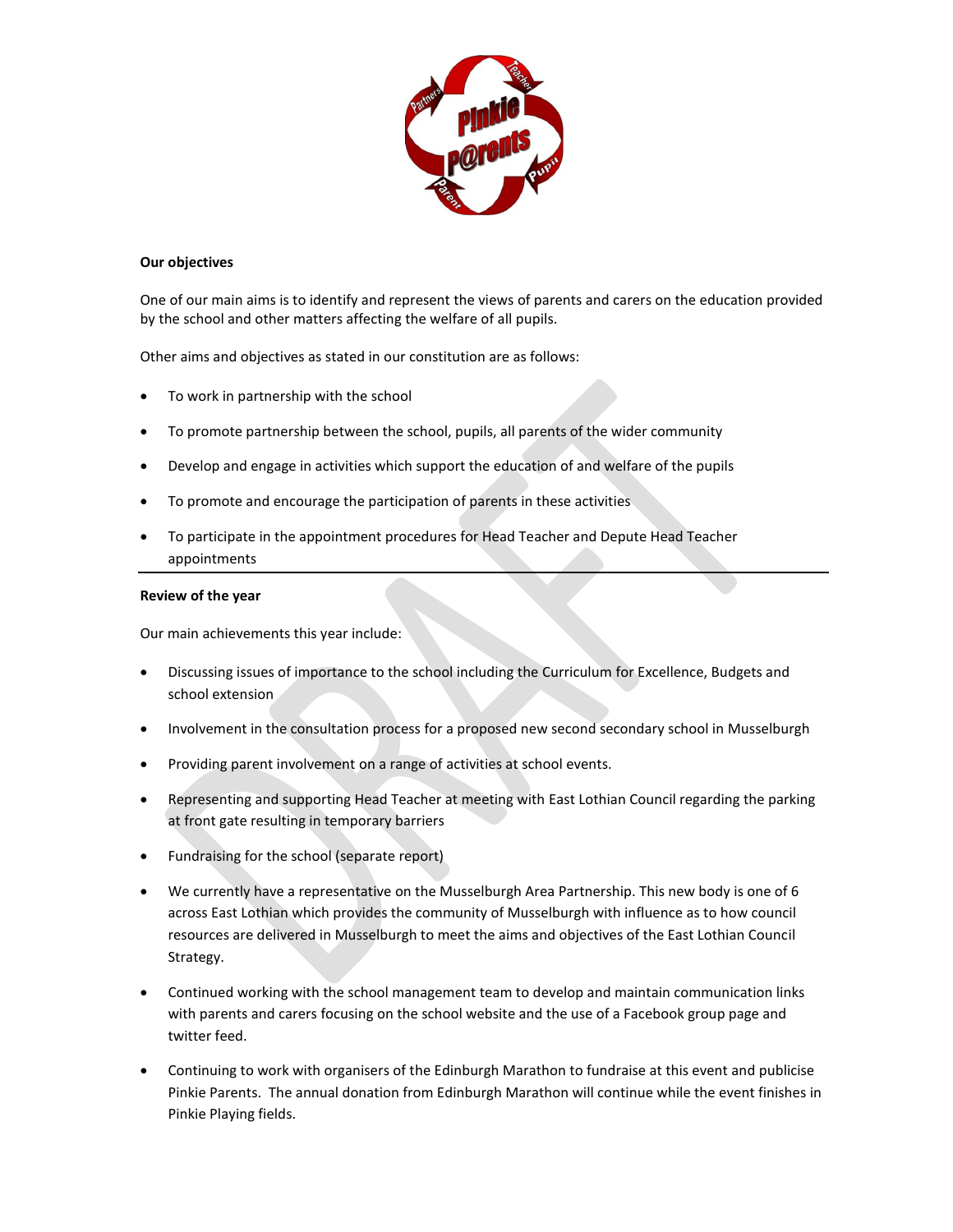

## **Fundraising Group**

Fundraising Group continue to meet and work with the school team to progress opportunities to raise funds to be used to benefit the school and its pupils

The core fundraising activity for the year 2015/16 is as follows;

- Fancy Dress Disco in November 2015
- Christmas Card Designed by Pupils and sold to parents/carers
- Edinburgh Marathon stall selling goodies to participants and spectators in May 2016
- School Fair held on  $18<sup>th</sup>$  June 2016
- $\bullet$  Joint Music Night fundraiser with Pinkie Out of School Club held on Friday 10<sup>th</sup> June 2016
- Pinkie fundraising secured money from the Musselburgh Common Good Fund to purchase cameras for the school

Funds continue to support Benmore, P7 yearbook and Christmas Parties.

At our last meeting in August it was agreed that a plan would be produced on how the funds are to be spent this will be agreed at our next Pinkie Parents meeting and published on our Facebook page

#### **How can you get involved?**

Here are some ideas:

- Volunteer to become a member of Pinkie Parents;
- Volunteer to become a member of the Fundraising Group;
- Attend one of our meetings (they are open to all, not just members);
- Get in touch with your class rep, and give us your suggestions or views about the school and how parents can get involved;
- Fill in any questionnaires or surveys that we issue to obtain your views.

#### **Membership of Pinkie Parents**

Our constitution allows for office bearers to stay on for two years, with representatives being reviewed annually. Full details of reps for each class can be found on the school notice board and/or school website.